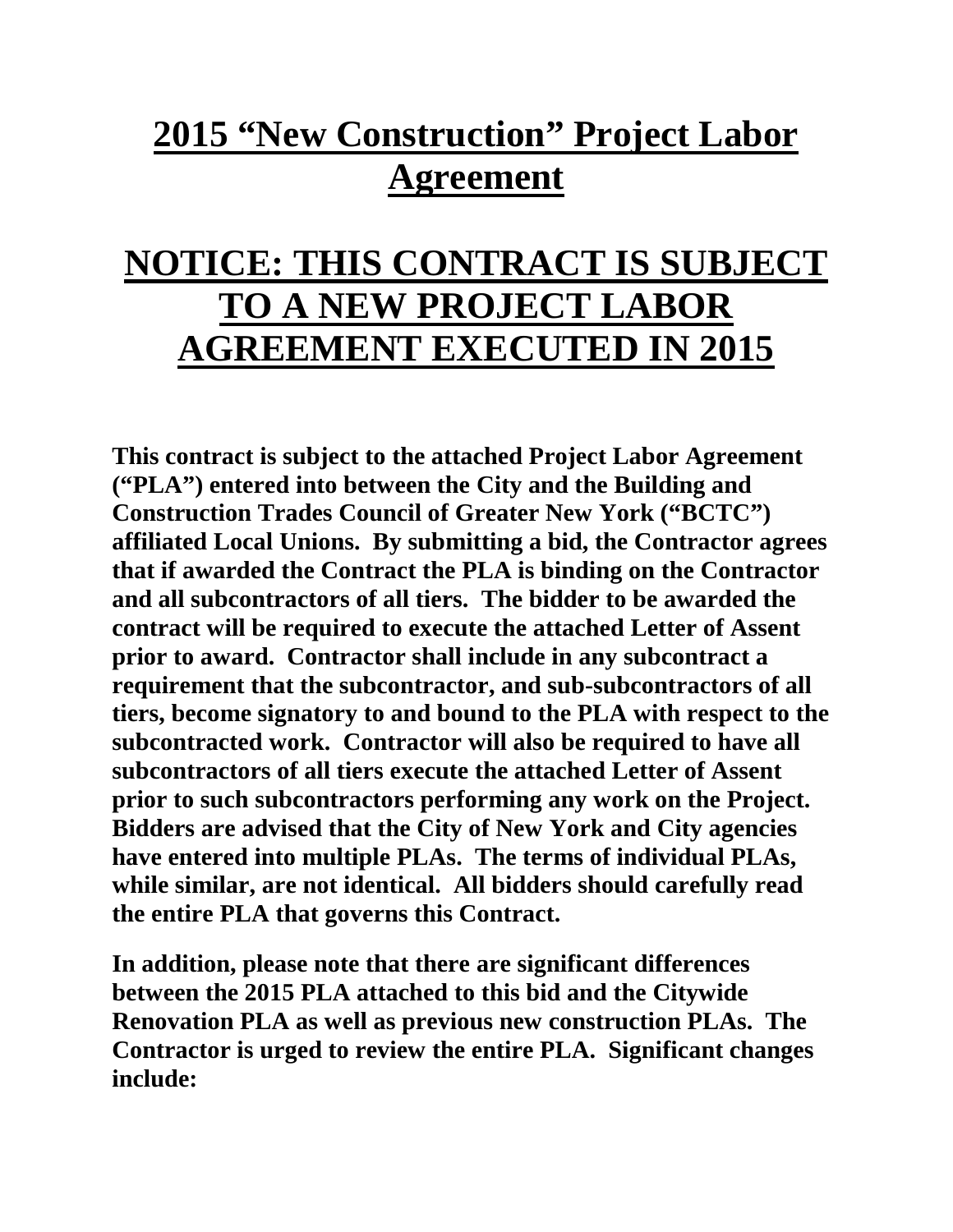- **Grievances: The grievance procedure governing disputes under the PLA has been clarified. See PLA Article 9, Section 1.**
- **Delinquent Contractors: Contractors and Subcontractors who do not make required payments to union funds on a timely basis are subject to requirements to submit cancelled checks or another form of proof of payment in addition to certified payroll reports when requesting payment. See PLA Article 11, Section 2.**
- **Payment to Union Funds for Non-Union Workers: Non-union Contractors with bona fide private benefit plans that satisfy the requirements of Labor Law 220 will not be required to pay into union benefit funds for "core" non-union employees (working pursuant to Article 4, Section 2 of the PLA) who are already covered under such bona fide private benefit plans. See PLA Article 11, Section 2.**
- **Veterans Day: Veterans Day has been added to the list of standard holidays. See Article 12, Section 4.**
- **Reporting Pay for Weather Events: The usual reporting pay requirement of two hours for employees who report to their work location pursuant to their regular schedule does not apply when the National Weather Service issues a Weather Advisory and the Contractor speaks to the employee at least four hours before his/her shift starting time. See Article 12, Section 6.**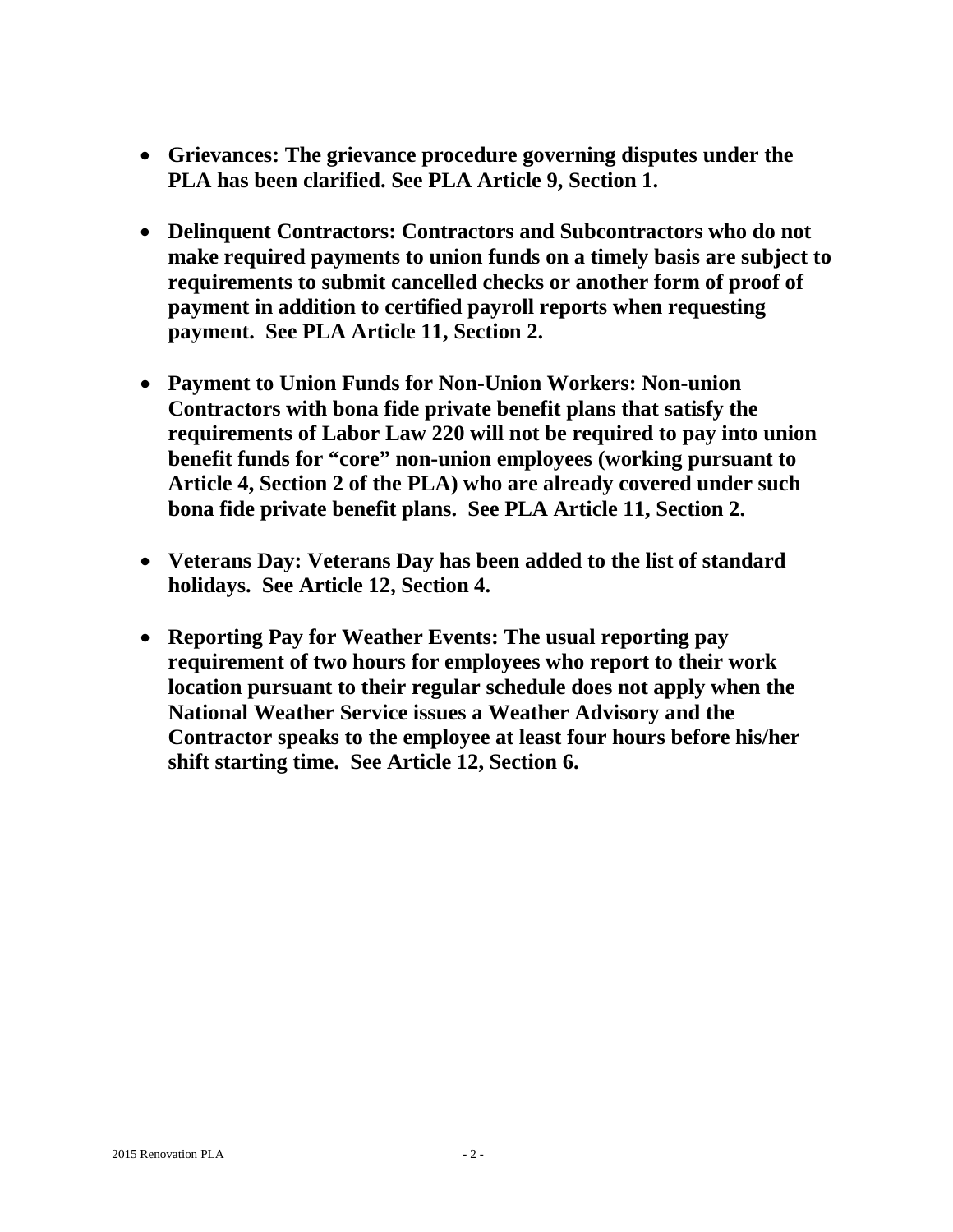To the extent that the terms of the PLA conflict with any other terms of the invitation for bids, including the Standard Construction Contract, the terms of the PLA shall govern. Where, however, the invitation for bids, including the Standard Construction Contract, requires the approval of the City/Department, the PLA does not supersede or eliminate that requirement.

In addition to the various provisions regarding work rules, Contractors should take special note of the requirement that Contractors and Subcontractors make payments to designated employee benefit funds. See PLA Article 11, Section 2. The PLA also contains provisions for what occurs when a Contractor or a subcontractor fails to make required payments into the benefit funds, including potentially the direct payment by the City to the benefit fund of monies owed and corresponding withholding of payments to the Contractor. See PLA Article 11, Section 2. The City strongly advises Contractors to read these provisions carefully and to include appropriate provisions in subcontracts addressing these possibilities.

This Contract is subject to the apprenticeship requirements of Labor Law §222 and to apprenticeship requirements established by the Department pursuant to Labor Law §816-b. Please be advised that the involved trades have apprenticeship programs that meet the statutory requirements of Labor Law 222(e) and the requirements set by the Department pursuant to Labor Law §816-b, Contractors and subcontractors who agree to perform the Work pursuant to the PLA are participating in such apprenticeship programs within the meaning of Labor Law §222(e) and the Department's directive.

If this Contract is subject to the Minority-Owned and Women-Owned Business Enterprise ("M/WBE") program implemented pursuant to New York City Administrative Code §6-129, the specific requirements of M/WBE participation for this Contract are set forth in Schedule B entitled the "Subcontractor Utilization Plan," and are detailed in a separate Notice to Prospective Contractors included with this bid package. If such requirements are included with this Contract, the City strongly advises Contractors to read those provisions, as well as PLA Article 4, Section 2(C), carefully. A list of certified M/WBE firms may be obtained from the Department of Small Business Services (DSBS) website at www.nyc.gov/getcertified, by emailing DSBS at MWBE@sbs.nyc.gov, by calling the DSBS certification hotline at (212) 513-6311, or by visiting or writing DSBS at 110 William St., 7<sup>th</sup> floor, New York, New York, 10038.

The local collective bargaining agreements (CBAs) that are incorporated into the PLA as PLA Schedule A Agreements are available on computer disk from the Department's Contract Officer upon the request of any prospective bidder. Please note that the "PLA Schedule A" is distinct from the Department's Schedule A that is a part of this invitation for bids.

A contact list for the participating unions is set forth after the FAQs.

Below are answers to frequently asked questions (FAQs) about this PLA:

1. **Q.** Does a Contractor need to be signatory with the unions in the NYC Building and Construction Trades Council in order to bid on projects under the PLA?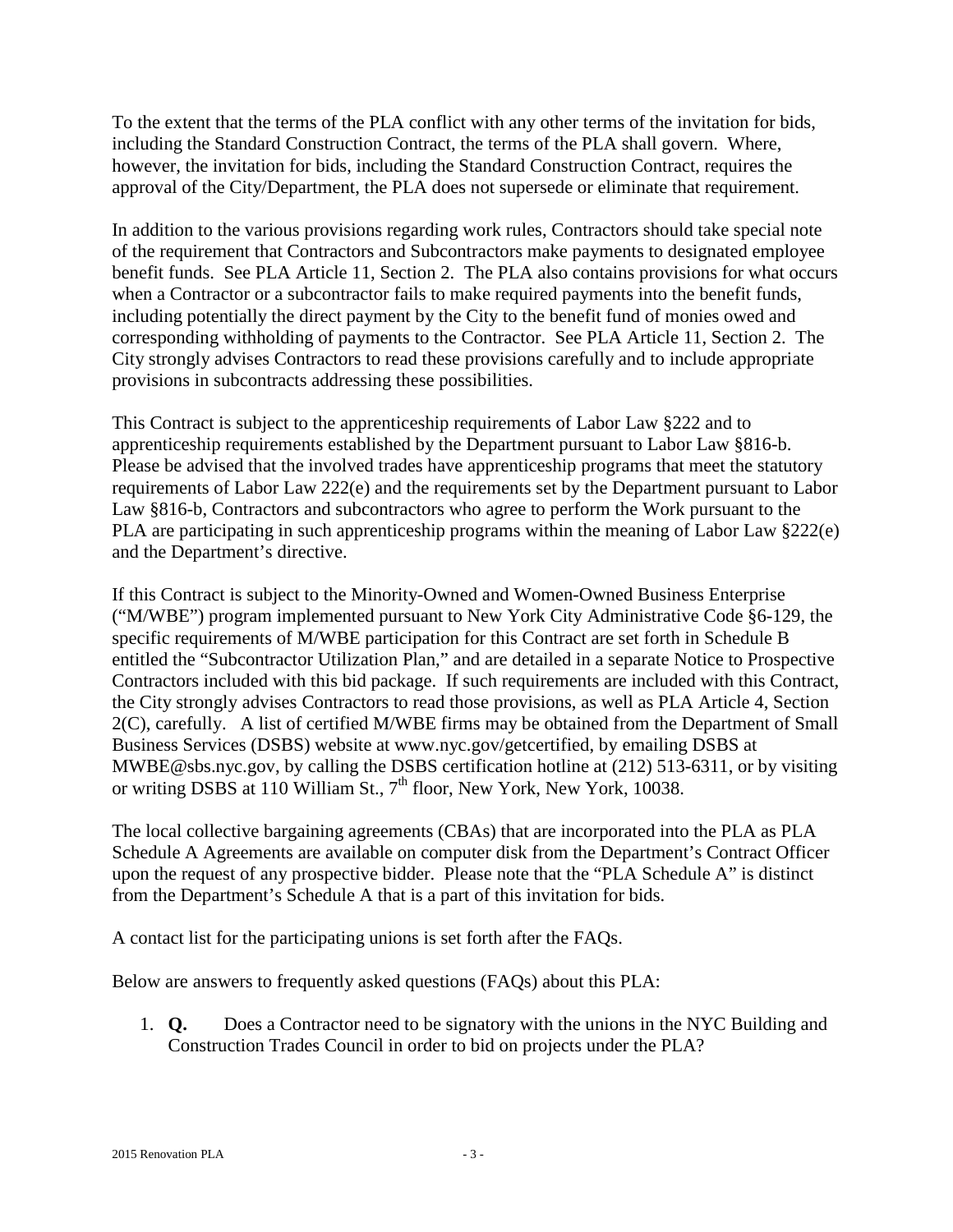**A.** No, any contractor may bid by signing and agreeing to the terms of the PLA. The contractor need not be signatory with these unions by any other labor agreement or for any other project.

- 2. **Q.** Does a Contractor agreeing to the PLA and signing the Letter of Assent create a labor agreement with these unions outside of the project covered by the PLA? **A.** No, the PLA applies only to those projects that the Contractor agrees to perform under the PLA and makes no labor agreement beyond those projects.
- 3. **Q.** Do the provisions of the PLA apply equally to subcontractors as well as contractors and how does the PLA affect the subcontractors that a bidder may utilize on the project?

**A.** Yes, the PLA applies to subcontractors and all subcontractors must agree to become party to the PLA. See PLA Art. 2, Sec. 8. Subject to the Department's approval of subcontractors pursuant to Article 17 of the Standard Construction Contract, a Contractor may use any subcontractor, union or non-union, as long as the subcontractor signs and agrees to the terms of the PLA.

4. **Q.** Are bidders required to submit Letters of Assent signed by proposed subcontractors with their bid in order to be found responsive?

**A.** No, bidders do not have to submit signed Letters of Assent from their subcontractors with their bid. Subcontractors, however, will be required to sign the Letter of Assent prior to being approved by the Department.

5. **Q.** May a Contractor or subcontractor use any of its existing employees to perform this work?

**A.** Generally labor will be referred to the Contractor from the respective signatory local unions. See PLA Article 4. However, Contractors and subcontractors may continue to use up to 12% of their existing, qualifying labor force for this work, in accordance with the terms of PLA Article 4, Section 2B.

- 6. **Q.** Must the City set M/WBE participation goals for the particular project or contract in order for a certified M/WBE to utilize the provisions of PLA Article 4, Section 2C? **A.** No. PLA Article 4, Section 2(C) specifies what categories of M/WBEs are eligible to take advantage of this provision (i.e., those M/WBEs for which the City is authorized to set participation goals under §6-129). For purposes of section 2(C), it is not necessary for the project to be subject to §6-129 or for the City to have actually set participation goals for the particular contract or project. The result is the same where a project receives State funding and therefore is subject to the requirements of Article 15-A of the Executive Law.
- 7. **Q.** May a Contractor bring in union members from locals that are not signatory unions?

**A.** Referrals will be from the respective signatory locals and/or locals listed in Schedule A of the PLA. Contractors may utilize 'traveler provisions' contained in the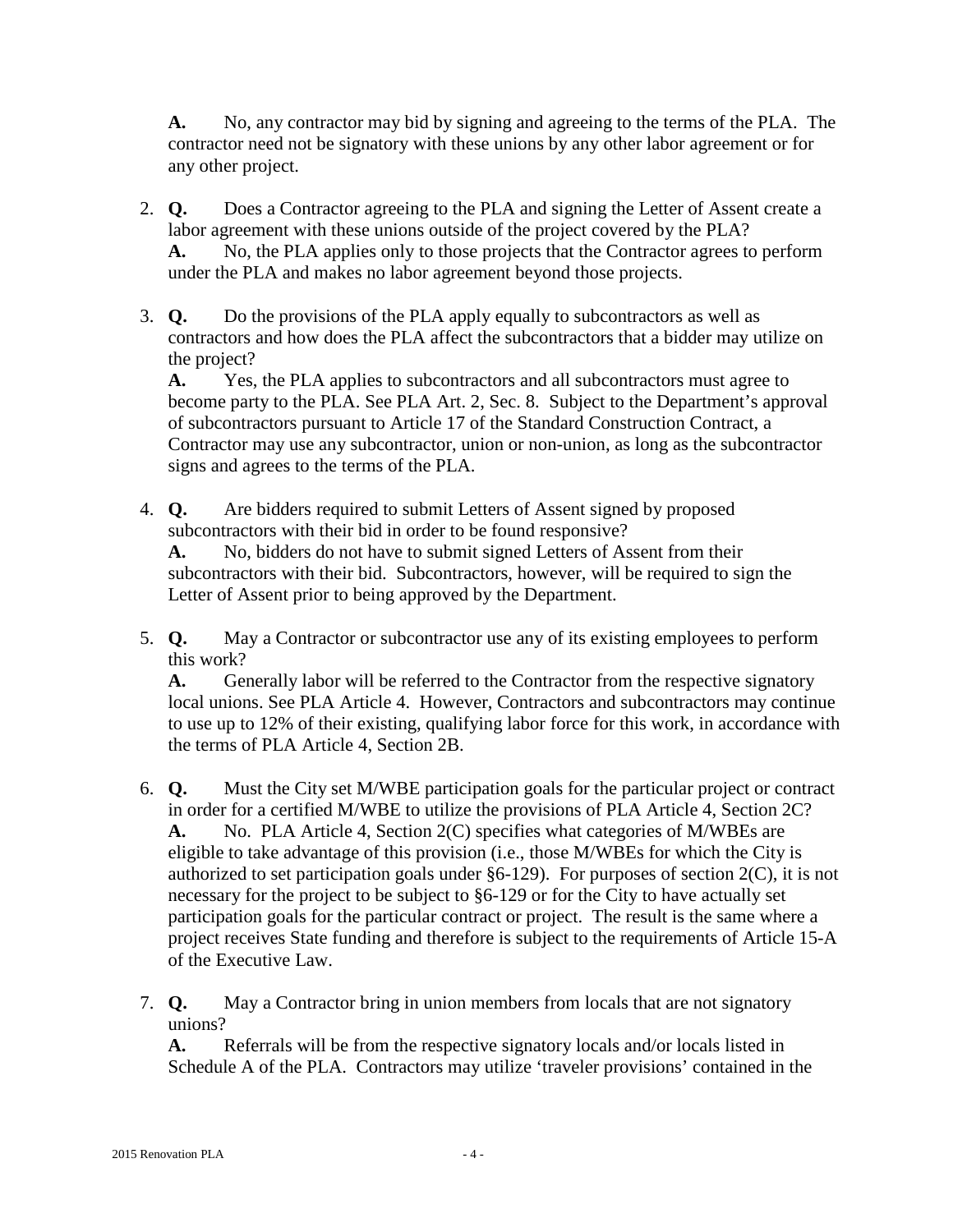local collective bargaining agreements (local CBAs) where such provisions exist and/or in accordance with the provisions of PLA Article 4, Section 2.

8. **Q.** Does a non-union employee working under the PLA automatically become a union member?

**A.** No, the non-union employee does not automatically become a union member by working on a project covered by the PLA. Non-union employees working under the PLA are subject to the union security provisions (i.e., union dues/agency shop fees) of the local CBAs while on the project. These employees will be enrolled in the appropriate benefit plans and earn credit toward various union benefit programs except in certain circumstances as set forth in the PLA. See PLA Article 4, Section 6 and Article 11.

9. **Q.** When will the agency shop dues payer affiliate workers become eligible for union benefits?

**A.** Union benefit plans have their own plan documents that determine eligibility and workers will become eligible for certain benefits at different points in time. Contractors who will have agency shop dues payer affiliate workers should speak with the respective union(s) as to benefit eligibility thresholds.

10. **Q.** Are all Contractors and subcontractors working under the PLA, including nonunion Contractors and Contractors signatory to collective bargaining agreements with locals other than those that are signatories to the PLA, required to make contributions to designated employee benefit funds?

**A.** Except in certain circumstances, as described in the following paragraph, Contractors and subcontractors working under the PLA will be required to contribute on behalf of all employees covered by the PLA to established jointly trusteed employee benefit funds designated in the Schedule A CBAs and required to be paid on public works under any applicable prevailing wage law. See PLA Article 11, Section 2. The Agency may withhold from amounts due to the Contractor any amounts required to be paid, but not actually paid into any such fund by the Contractor or a subcontractor. See PLA Article 11, Section 2 D.

Non-union Contractors with bona fide private benefit plans that satisfy the requirements of Labor Law 220 will not be required to pay into union benefit funds for their employees working pursuant to Article 4, Section 2 (B) and (C) ("core" employees) who are already covered under their bona fide private benefit plans. Supplemental benefit funds in excess of the annualized value of the private benefit plans will be paid to workers as additional wages in compliance with Labor Law 220. At the time of contract award, the Contractor shall make available to the contracting Agency a complete set of plan documents for each private benefit plan into which contributions will be made and/or coverage provided. The Contractor shall also provide certification from a certified public accountant as to the annualized hourly value of such benefits consistent with the requirements of Section 220. See PLA Article 11, Section 2.

11. **Q.** What happens if a Contractor or subcontractor fails to make a required payment to a designated employee benefit fund?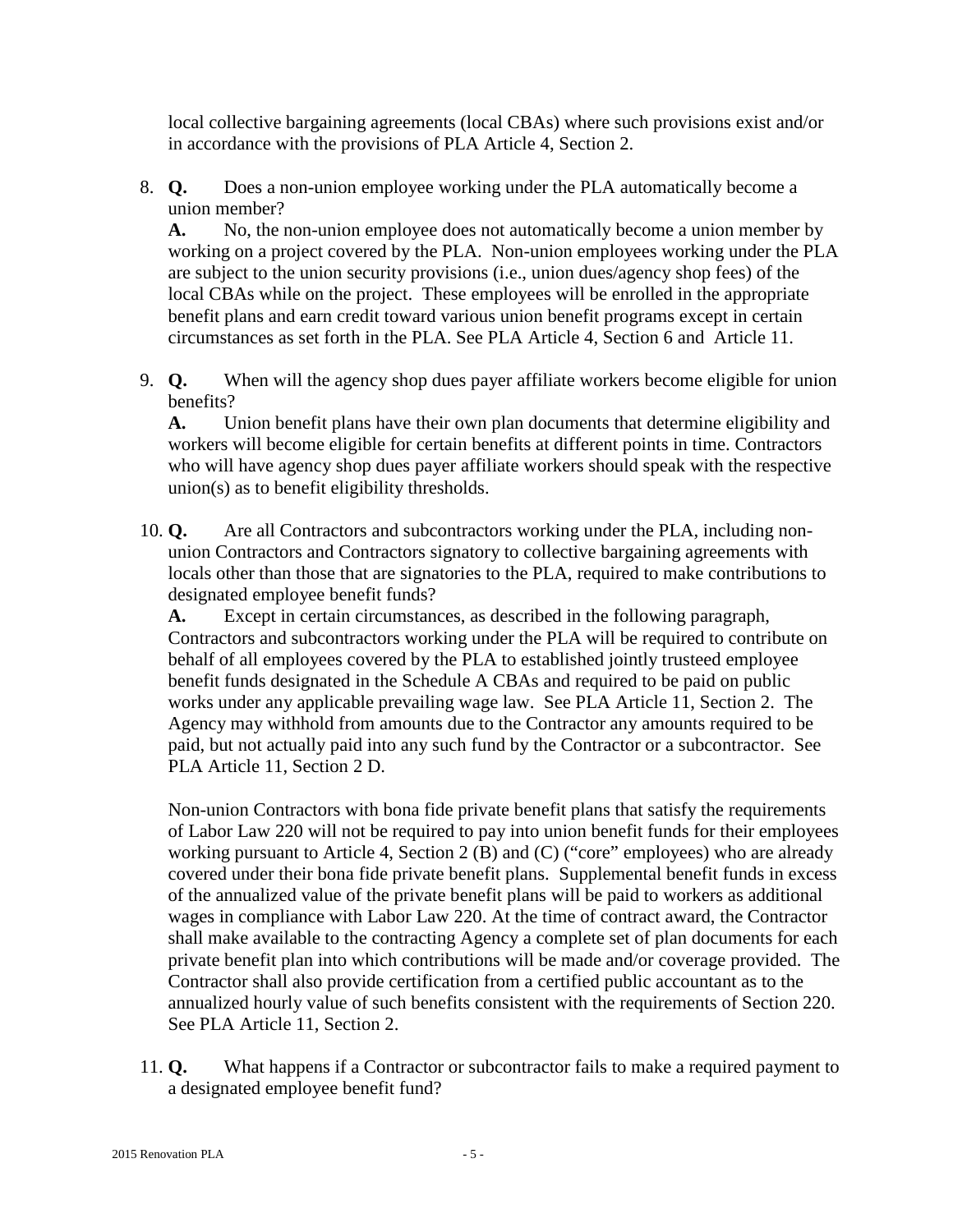**A.** The PLA sets forth a process for unions to address a contractor or a subcontractor's failure to make required payments. The process includes potentially the direct payment by the City to the benefit fund of monies owed and the corresponding withholding of payments to the Contractor. See PLA Article 11, Section 2.

Upon notification by a union or fringe benefit fund that a Contractor is delinquent in its payment of benefits and a determination by the Agency that the union or fund has submitted appropriate documentation of such delinquency, the Agency will thereafter require the Contractor to submit cancelled checks or other equivalent proof of payment of benefit contributions with certified payroll reports for work covered by this PLA on which the Contractor is engaged.

The City strongly advises Contractors to read these provisions carefully and to include appropriate provisions in subcontracts addressing these possibilities.

12. **Q.** Does signing on to the PLA satisfy the Apprenticeship Requirements established for this bid?

**A.** Yes. By agreeing to perform the Work subject to the PLA, the bidder demonstrates compliance with the apprenticeship requirements imposed by this Invitation for Bids.

13. **Q.** Who decides on the number of workers needed?

**A.** Except as expressly limited by a specific provision of the PLA, a Contractor retains full and exclusive authority for the management of their operations, including the determination as to the number of employees to be hired and the qualifications thereof and the promotion, transfer, and layoff of its employees. See PLA Article 6, Section 1.

14. **Q.** May a contractor discharge a union referral for lack of productivity? **A.** Again, except as expressly limited by a specific provision of the PLA, a Contractor retains full and exclusive authority for the management of their operations, including the right to discipline or discharge, for just cause, its employees. See PLA Article 6, Section 1.

15. **Q.** May a contractor assign a management person to site?

**A.** Yes. Managers are not subject to the provisions of the PLA, so there is no restriction on management and/or other non-trade personnel, as long as such personnel do not perform trade functions. See Article 3, Section 1.

- 16. **Q.** Does the PLA provide a standard work day across all the signatory trades? **A.** Yes, all signatory trades will work an eight (8) hour day, Monday through Friday with a day shift at straight time as the standard work week.
- 17. **Q.** Does the PLA create a common holiday schedule for all the signatory trades? **A.** Yes, the PLA recognizes nine (9) common holidays, including Veterans Day. See PLA Article 12, Section 4.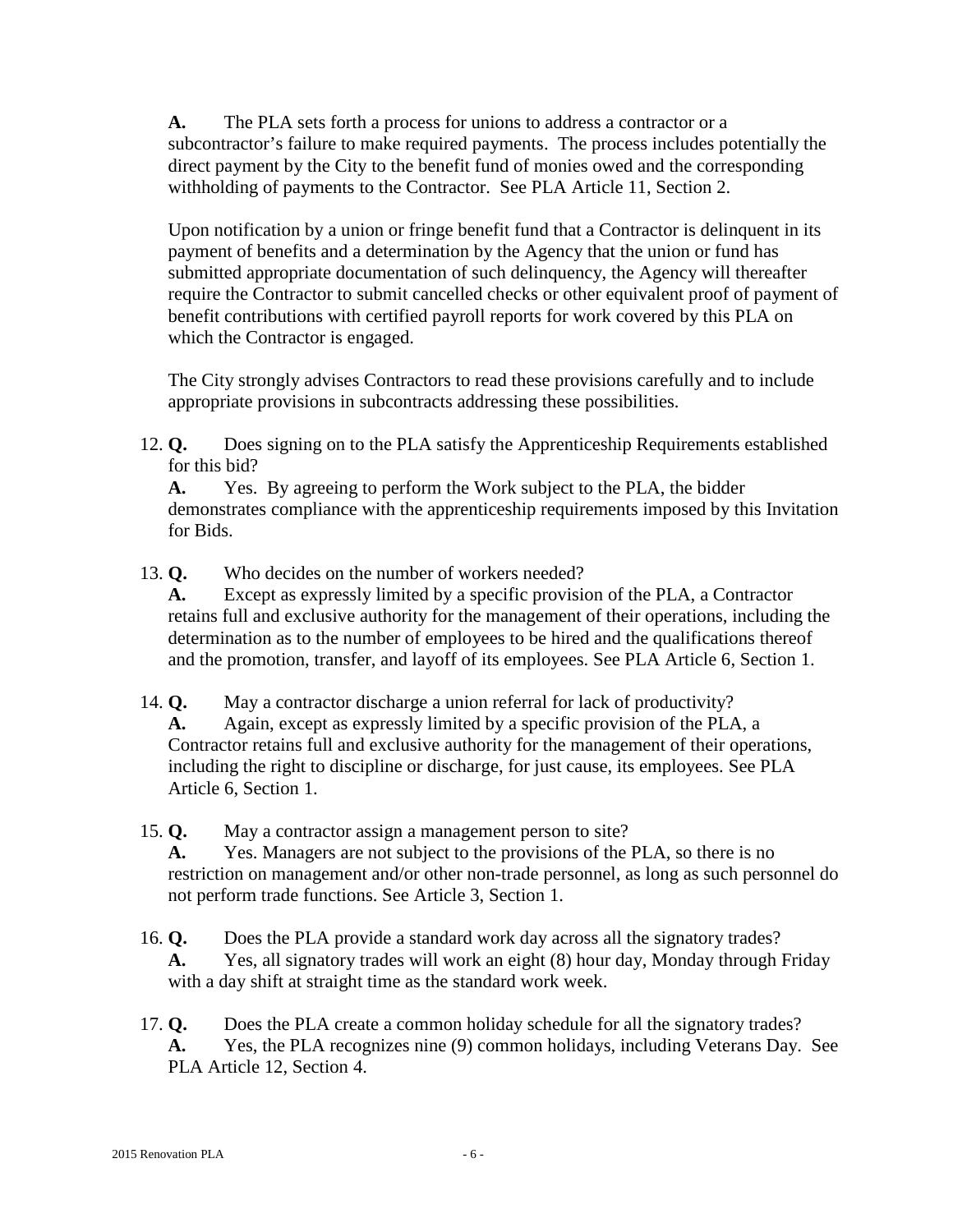- 18. **Q.** May the Contractor schedule overtime work, including work on a weekend? **A.** Yes, the PLA permits the Contractor to schedule overtime work, including work on weekends. See PLA Article 12, Sections 2, 3, and 5. To the extent that the Agency's approval is required before a Contractor may schedule or be paid for overtime, that approval is still required notwithstanding the PLA language.
- 19. **Q.** Are overtime payments affected by the PLA?

**A.** Yes, all overtime pay incurred Monday through Saturday will be at time and one half (1 ½). There will be no stacking or pyramiding of overtime pay under any circumstances. See PLA Article 12, Section 2. Sunday and holiday overtime will be paid according to each trade's CBA.

20. **Q.** Are there special provisions for Saturday work when a day is 'lost' during the week due to weather, power failure or other emergency?

**A.** Yes, when this occurs the Contractor may schedule Saturday work at weekday rates. See PLA Article 12, Section 5.

- 21. **Q.** Does the PLA contain special provisions for the manning of Temporary Services? **A.** Yes. Where temporary services are required by specific request of the Agency or construction manager, they shall be provided by the Contractor's existing employees during working hours in which a shift is scheduled for employees of the Contractor. The need for temporary services during non-working hours will be determined by the Agency or construction manager. There will be no stacking of trades on temporary services. See PLA Article 15.
- 22. **Q.** What do the workers get paid when work is terminated early in a day due to inclement weather or otherwise cut short of 8 hours?

**A.** The PLA provides that employees who report to work pursuant to regular schedule and not given work will be paid two hours of straight time. Work terminated early for severe weather or emergency conditions will be paid only for time actually worked. In other instances where work is terminated early, the worker will be paid for a full day. See PLA Article 12, Sections 6 and 8. The usual reporting pay requirement of two hours for employees who report to their work location pursuant to their regular schedule does not apply when the National Weather Service issues a Weather Advisory and the Contractor speaks to the employee at least four hours before their shift starting time. See PLA Article 12, Section 6.

23. **Q.** If a local collective bargaining agreement of a signatory union expires during the project will a work stoppage occur on a project subject to the PLA?

**A.** No. All the signatory unions are bound by the 'no strike' agreement as to the PLA work. Work will continue under the PLA and the otherwise expired local CBA(s) until the new local CBA(s) are negotiated and in effect. See PLA Articles 7 and 19.